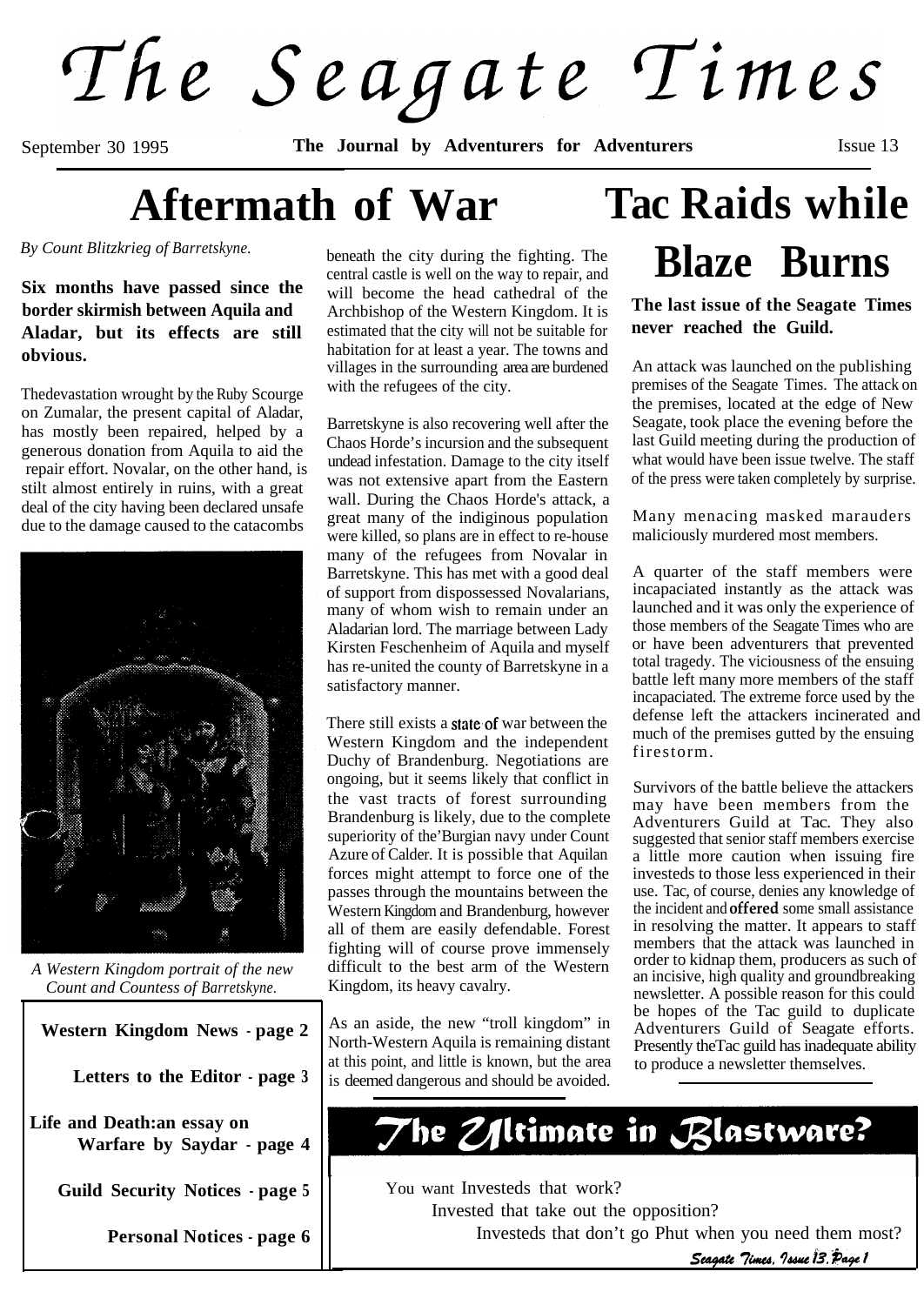# **Western Kingdom News**

# **Elemental Loose in Brandenburg**

An uncontrolled Earth elemental is reported loose in the Shriven Hills in Brandenberg. Reports of encounters with the thirty foot tall elemental revealed its name is Hyperbole and it appears to be friendly. Guild members are advised to approach with caution, as it has displayed many unusual abilities, including that of being able to identify Namers.

## **Autumn Harvest Threatened**

Mercenary bands and disposessed men at arms have being wandering the western kingdom. Their is concern that their movement and repaciousness many threaten the Autumn harvest causing famine in outlying areas. Any observation of these groups should be reported to the local magistrate immediately.

# **Church Preaches Peace**

A servant to the Bishop of Aquila was heard to have said "Give peace a chance".

This was in. response to many knight's demands for greater recognition. Apparently returning knights are not being given the respect they expect by peasantry and townsfolk. Some were quoted as saying "We had to fight to save you lot, we'll fight you again to save our lot."

## **Western Kingdom Enforces New Law**

The Western Kingdom now requires internal papers for movement, with the intention of stopping an exodus from some areas and the overcrowding of some towns and cities. Guild members need not acquire these papers as appropriate Guild membership papers would provide an adequate substitue.

# **Sword Escapes Guild**

The black runesword known as Lord Surtar's Bane has apparently escaped confinement in the guild vaults. This was made apparent when the sword came in through the gates attached to the arm of the famous Villa.

The sword was allegedly residing wherever those who catch Sinking Doom go in the hopes of an adventurer turning up. No doubt it was pleased by the bumper crop offered by Stark, Callas, Antonio, Icarone, Villa, Eric and Berik.

## **Visitors from Beyond**

A 'flying' city is hovering somewhere above Alusia and is accepting new citizens for a trip beyond the stars, an ambassador to the Guild claims. If anyone is interested, please contact them at their guild residence.

Information the ambasssador has related to us about the city's flight plan includes the expectation that the city will be leaving within the next three months, once resupplying is complete.The city may be gone for some time, and the ambassador believes the city will not return to Alusia for several years.

### **Young King's Decree**

The new king Wulf Ulric has decreed his ancestral home to be North Western Aquila and is calling for military moves to regain his hereditary home from the alleged troll kingdom. "Heads will roll one way or another!", the young King has exclaimed.

### **Slaves captured**

One common theme from the Autumn season was the return of slaves from various locations. The first, 'Hana', was liberated from her owners by Michael and Ishmael.

Apparently the scurilous celestials had broken into a villa on Tycho. Searching in vain for the woman they were attempting to rescue they found instead another woman and decided to rescue her instead.

"We rescued a goddess" reported the party leader after it was discovered she spoke five languages, had four skills, could ride, use big weapons and was interesting to talk to.

The party then rescued the woman they were supposed to. She was tough too. Another party ably led by Gerald rescued from permanent Petit Mort an administrator of the Calamar which they brought back with them. Maria has so far been of considerable use in providing infomation on these sinister beings.

### **New Postal Service**

The is now a speedy postal and messanger service linking many parts of the Kingdom and other places. The method in the form of a carriage with four horses with remounts at set places. This is intended to offer fast transport to merchants and other who require the service.

The local spur runs from Seagate to Mittelmarkhaupstadt.



*(More powerful doses available on request)*

f**Feeling Lucky? TAKE THE GUESSWORK OUT OF CASTING WITH LOGANS GREATER ENCHANTMENTS. Rank 16 Available!!!**

Contact Logan at Guild Lodgings

Seagate Times. Issue 13. Page 2

Founder of Newhaven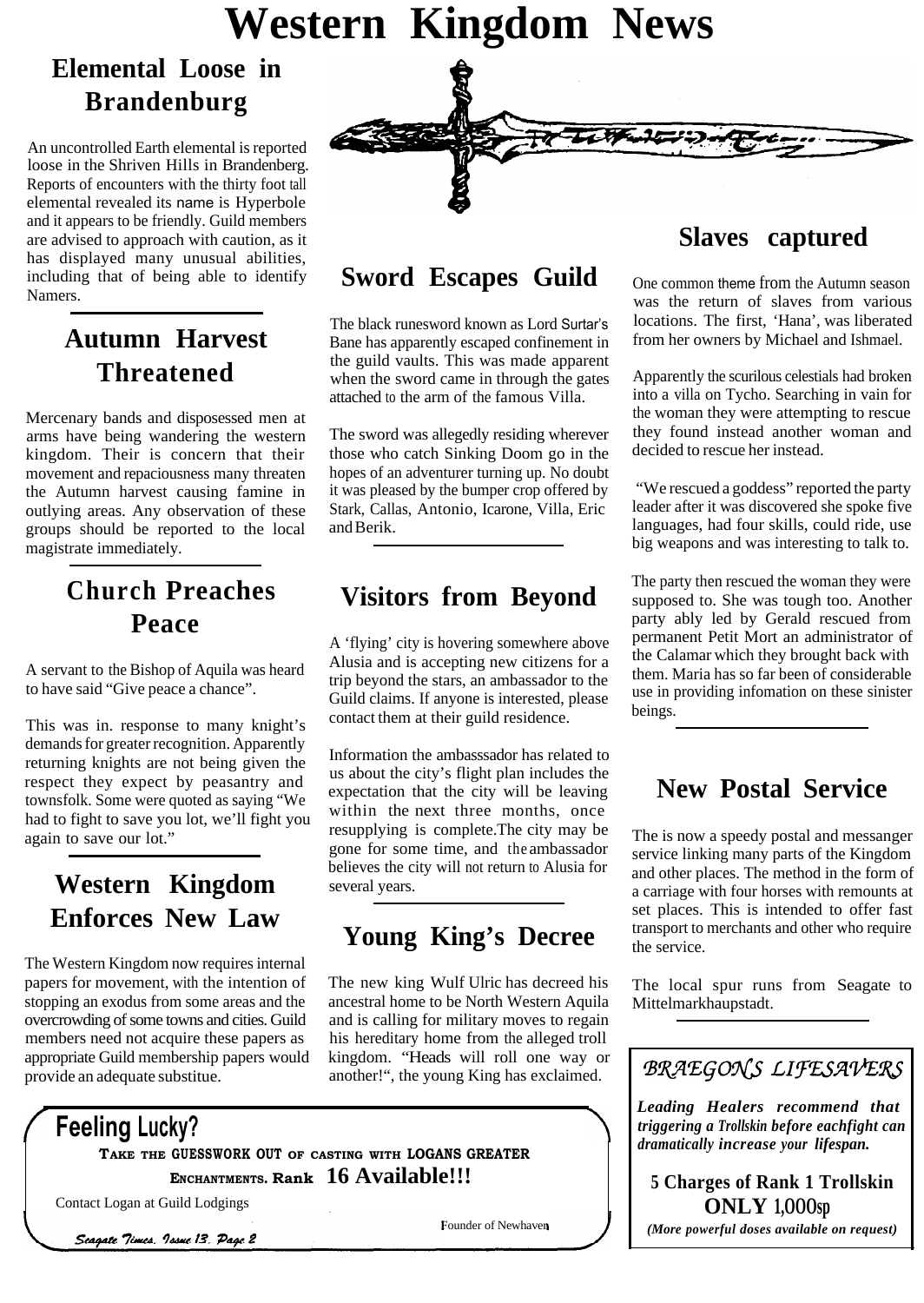# **New Opera Announced**

The propriator of the New East Theatre announced a new opera to be produced by the company. Titled 'The Prince of Nordmark' it is a tragic tale of passion, war and treachery. Mr Agthew is looking for some troubadours to apply for the parts. All enquiring come to the Mr Agthew's office at the New East Theatre to set up a time for an audition. Tbe opera is scheduled for showing near the start of winter.



*"Borax! - You know Yorik, you seem a bit congested. Here, let me help you clear your passages... " - an excerpt from "The Prince of Nordmark".*

# **Quotes of the Quarter**

Everyone be quiet" - Flamis "No-one move, I'm thinking" - Dillenger "I had to 'steal' something after all that breaking and entering'\* - Michael "You're married!" - Berik

# **For Sale**

Individual swimming tuition available in basic and advanced techniques. Training in survival in the water also available.

Permanent Waters of Strength and Waters of Healing potions Both at Rank 7.

> Water of Healing 400sp Water of Strength 800sp

See *Aqualina at the Water College*

# **Local News Letters to the Editor'**

Dear sir,

It has come to my attention that there are far too many hobbits in the Seagate environs. When is the next cull scheduled for? Bork Madaxe

*Ed. - Expletives removed from dictation.*

#### Dear sir,

Please make it known to your guild members that the annual pilchard mating migration is once again passing up the coast. Any avid spawn-spotters should report to the Wildlife Appreciation Society of old Seagate.

#### To the editors:

If you don't want to see Sebastian Silverfoot again, leave a bag containing all copies of the original articles from his column by the old oak outside town, otherwise we'll send him back.

*(Ed.- Yeah right.)*

*(Ed-in-Chief.- This is a plea to anyone* **who** *knows where the damn things are! Please send them in to us. Please.*)

#### Dear Sir,

Why is it that the nicest people on the guild are all orcs? I advise against having anything to do with all those icky elves. They're not even good to eat. Anon.

i wana no sumfing y iZ id vat evre tyme i nominade miselv four pardy leedr doin va pardee a faver i ged towld two shuud up evin iv id wuZ onelee stuwped an wen iv bin badd i ged smagged aroun owr fingaz cud ovf im a guild meMbir an iv god rites evin if vay don appli two orcs

#### frum SABBATH orc

P.e,Z im nod gunnna tage id ennee mor sow waj oudd

*(Ed.41 put this on your level Sab,: Nkst tym itz yor and. Goddit?!)*

Dear Editor,

I would like to take time to notify all adventurers of the bravery and valour constantly displayed by the Orc adventurer Sabbath. Despite some disciplinary problems which are easily and quickly dealt to he is very brave and courageous, willing to charge in even before you order him to. I am always pleased to have him in a team. Catherine Varden

Dear Sir, Starflower Hatred Society. Bring back Gar! Bring back Gar! Bring back Gar!



#### *You want Investeds that work!*

*You want Investeds that don't go Phut!*

*You want Investeds that only have to be used once!*

*Become a survivor using the elite range of Fire Power. Available only from Bleyze. As proven on the Parapets of Drakenberg and Aladar.*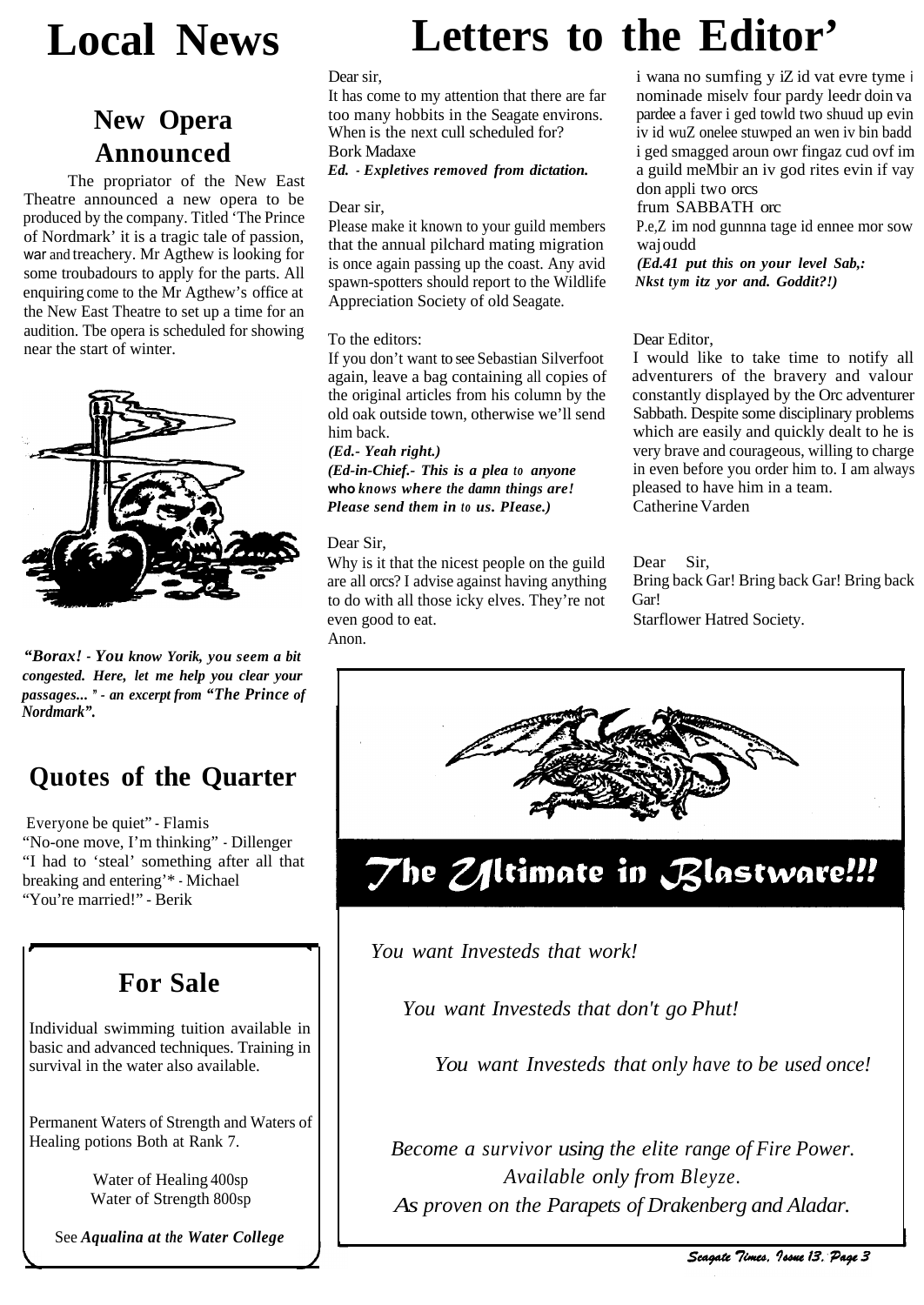# **The Way of Life and Death**

**(A guide to battle from Saydar)**

#### Responsibility

To win without battle, that is the duty of the Civilian [Party] Leader. To win once battle is joined, that is the duty of the Military Leader.

Your duty to your soldiers: It is your duty to ensure that the people under your command survive any battle with the greatest chance of successfully completing the mission. You may be held responsible for the outcome of a battle.

Your soldiers duty to you: Once you are engaged in battle, you are in command. Your soldiers must obey your commands. If anyone disobeys an order, have them punished. [Offending soldiers should suffer guild justice]

Know your own soldiers: When you play the game of war, you have many pieces. Know what your resources are and use them wisely. Know what all your soldiers are capable of, and how they will act in a dangerous situation. Never allow personal differences to come into play during battle. The morals of soldiers have no place in the struggle between life and death. To win is everything.

Ensure that every soldier has a method of maintaining full health. [As a guideline, it is recommended that every soldier carries at least one Guild Healing Potion (20 point) for each adventure they have completed. The number of healing potions carried should not exceed the number of Endurance points of the soldier.]

Each soldier in the unit should know where every other soldier keeps their method of healing.

Always maintain vigilance: Long term magics should be used every day. Never be caught unprepared during a mission. Fatigue lost due to casting can be regained by a hot meal, healer, or by restoratives if necessary.

Magic makes thedifference between winning and losing a battle. Ensure that all available magic is used. If the entire unit can be enhanced. then it should be. The fatigue of a single mage is irrelevant compared to the enhancement of an entire unit.

#### Initiating Battle

Know your enemy. The more you know of them, the more easily you will defeat them. Battle should commence when the greatest difference exists between what you know of the enemy and what the enemy knows of you.

coming. potions will be used up.)

Strike your enemy before they strike you.

Always ensure that you enter combat more prepared than the enemy.

If the enemy is more powerful than you, do not allow yourself to be attacked. If you are more powerful than your enemy, do not let them survive.

Attack when they are unaware. If they are aware of you, then attack swiftly. The longer you wait, the more prepared the



*"Perfect guild members are controlled undead"- Saydar the Warrior Necromancer.*

enemy will become.

When no enemies remain, only then are you safe. If you have no remaining enemies you will not be taken unawares.

If the enemy know of your presence, keep moving. Do not allow the enemy time to recover, or reform. Attack when the enemy is in disarray.

#### Fighting Battle

Many factors are required to win a battle. To know all of these is essential.

Speed is required. Once the battle begins, it should be resolved as quickly as possible. The longer a battle persists. the more resources are used up. and the more fatigued soldiers will become. (Spells will expire.

Never allow the enemy to know that you are and require recasting, invested items and

Work out where the mages are, and target them first. Ensure they have no fatigue to cast spells before targeting anyone else.

All members of a group are useful in a battle. It is up to you to ensure that all members have a use. If a member is not acting usefully, then position them in a place where at least their body will be useful.

If you have nothing else to do then present your body as a target, this will ensure that soldiers are capable are not eliminated as quickly.

Work out which soldiers in your unit are of more value, and protect them. Sacrifice other less useful members if necessary. A unit wins or loses a battle. Individual soldiers do not. Protect the soldiers which will allow you to win.

It will be more difficult to complete the mission with a dead member, than with an alive member. For this reason do not allow a member to die.

Do whatever it takes to win. If you cannot win, then do not attempt to fight at all. Find other resources, and return to the battle when you can win.

If you are engaged in a battle, and you are winning, then fight hard, and finish the enemy quickly. Any blow could be a fatal one. Do not allow the opposition a chance.

Never ease up in a battle. Fight your hardest until it is over. Concentrate your efforts upon the enemy, disperse the enemies efforts upon yourselves. Do not allow enemy to surround a soldier. Target two or three attacks against a single opponent. When one is down, move to the next.

As each enemy is destroyed, the number of attacks when you receive in return drops. Do not allow the enemy to target multiple attacks at a single member. Ensure that a range of targets are attacked at any time. This is the place to use members who have no useful ability.

If the enemy can be surprised by even five or ten seconds, then the remaining members will have a greater chance of success. Gauge the strengths and weaknesses of the enemy.

If you are more powerful at range, then keep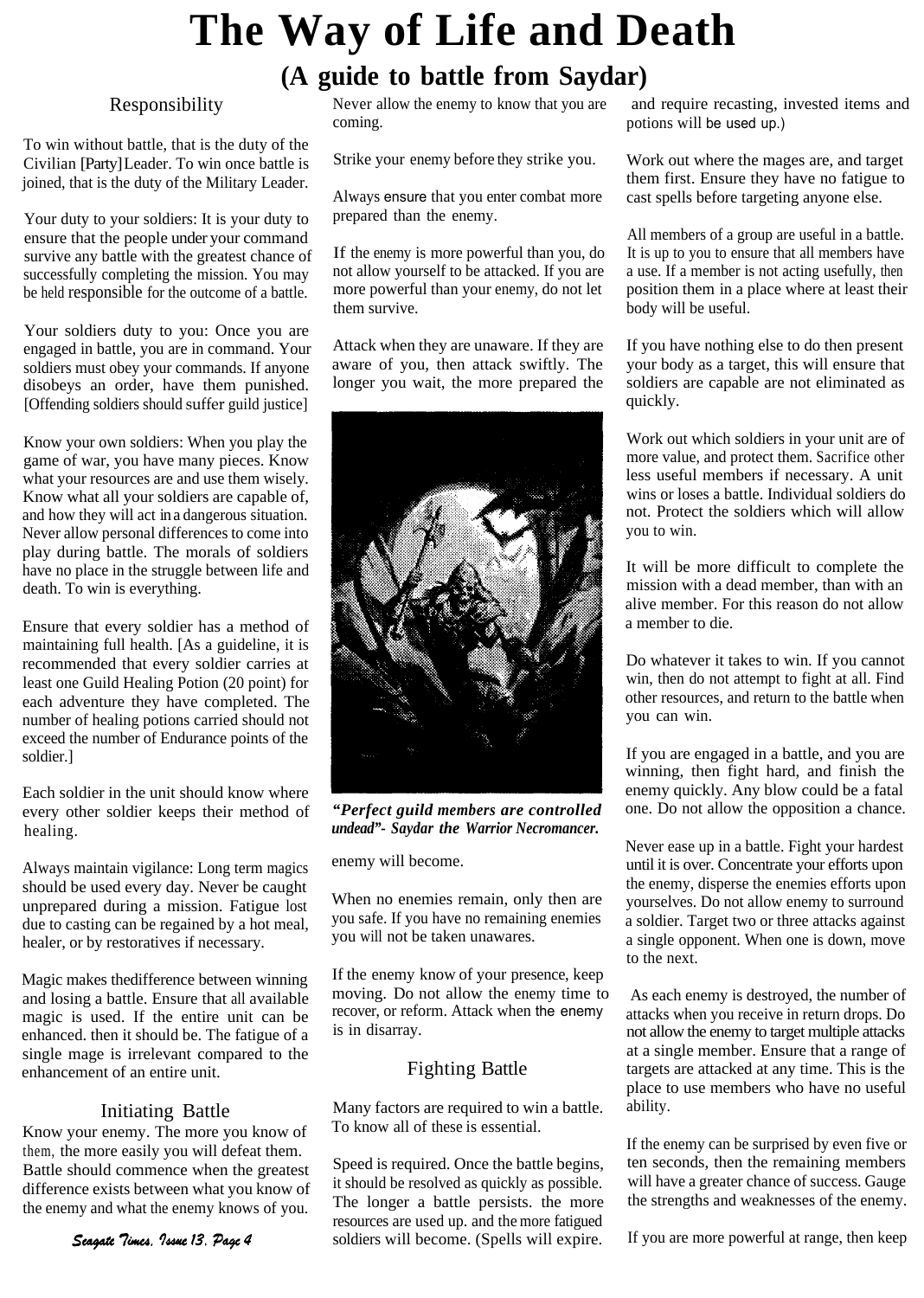distance between yourself and them.

If they are more powerful at range then you must close the distance between you. If you are of even power, then allow the enemy to come to you. Never charge forward simply to engage in battle more quickly. If you have the advantage at range, then use it.

If an enemy is exceptionally agile, then outnumber them. If one of your soldiers can get behind them, then they can close with the enemy. One close combat is entered, the enemy will be easier to defeat. You can restrain an enemy in close once they are outnumbered.

#### **Resolving Battle**

Never leave an enemy behind you. Once you have defeatedan enemy, ensure that they will be no further threat to the mission. Use whatever means are available and required.

The methods used are varied, knocking out the enemy, tieing them up, using magic to restrain them, breaking legs, killing, making them irressurrectable. The method chosen will depend upon factors such as time, and importance of secrecy.

Ensure that any member of the group can be reached by another member in a single pulse. Never allow a party member to exceed this distance. Never allow a member to charge alone towards the enemy. Another member should aIways be able to reach the member in case they are in need of assistance.

Always ensure that you assist those who are stunned. This should be possible if you stay in close formation.

Always ensure that there is a member capable and ready to heal a member if they fall unconscious. Revive them within 15 seconds. Alwaysprotectasoldierwhoisneartodeath. A soldier who dies will drain resources, and endanger the success of the mission.

The more members which are involved in a battle, the more targets are presented to the enemy. If a member falls unconscious, attempt to revive him as soon as possible. If a member is down, then the strength of your side is weakened.

In defence, protect:

(i) Any member who can resurrect.

- (ii) Any member who has a method of returning to the guild.
- (iii) Any member who is vital to completion of the mission.
- (iv) The member who has the most effective method of defeating the enemy.



**It's Our Job to be Fear**



It has come to Guild Security's attention that there is good opportunity for employment for varying levels of adventurers in and around the ruins of Novalar. A wide variety of tasks and employers are available and this situation is likely to remain so for at least six months. Any parties which would like to seek this employ, apply to Guild Security.

Count Blitzkrieg of Barretskyne has extended an open invitation to hardy groups of adventurers who wish employ in the lengthy and sometimes dangerous task of clearing remaining undead and chaos creatures from Baretsyne City. Any wishing to take up this offer should apply to the Castellan of Baretskyne in Baretskyne City, the Warden of Sturmwald or Count Blitzkrieg.

The House of Whips and Chains. Discrete service to discerning customers. All races and tastes catered for. 14 Main Street, Tinsel Town.

Fizzgig's Fine Silks. Finest imported silks. Garments made to order. Discounts for Guild Members.

Arkham the Warlock seeks Dooms, Curses and Maledictions. Information leading to such well rewarded. Inquire at Slippery Rock Coven.

Assureassafe the Alchemist Requires willing subjects for quality assurance testing of alchemical wonderments. Generous remuneration.

# **What's Hot and What's Not Hot Not**

Earth Elementals **Restoratives** Masterful Mind Mages Rescue Missions Party Leaders who get things done Black Magic Swords Seagate Times



A nasty dwarf with an axe

Ice Elementals Nasty Dwarves with Axes Losing Permanent Greaters Silly Solar Mages Party Leaders who talk too much Angry Barons Foolish Fire Mages

# **Three Month Calendar the Phases of the moon**

*by Phaeton*

October 1st - First Quarter October 8th - Full Moon October 16th - Last Quarter October 24th - New Moon October 30th - First Quarter November 7th - Full Moon November 15th - Last Quarter November 22nd - New Moon November 29th - First Quarter December 7th - Full Moon December 15th - Last Quarter December 22nd - New Moon (Winter Solstice) December 28th - First Quarter

Seagate Times. Issue 13. Page 5